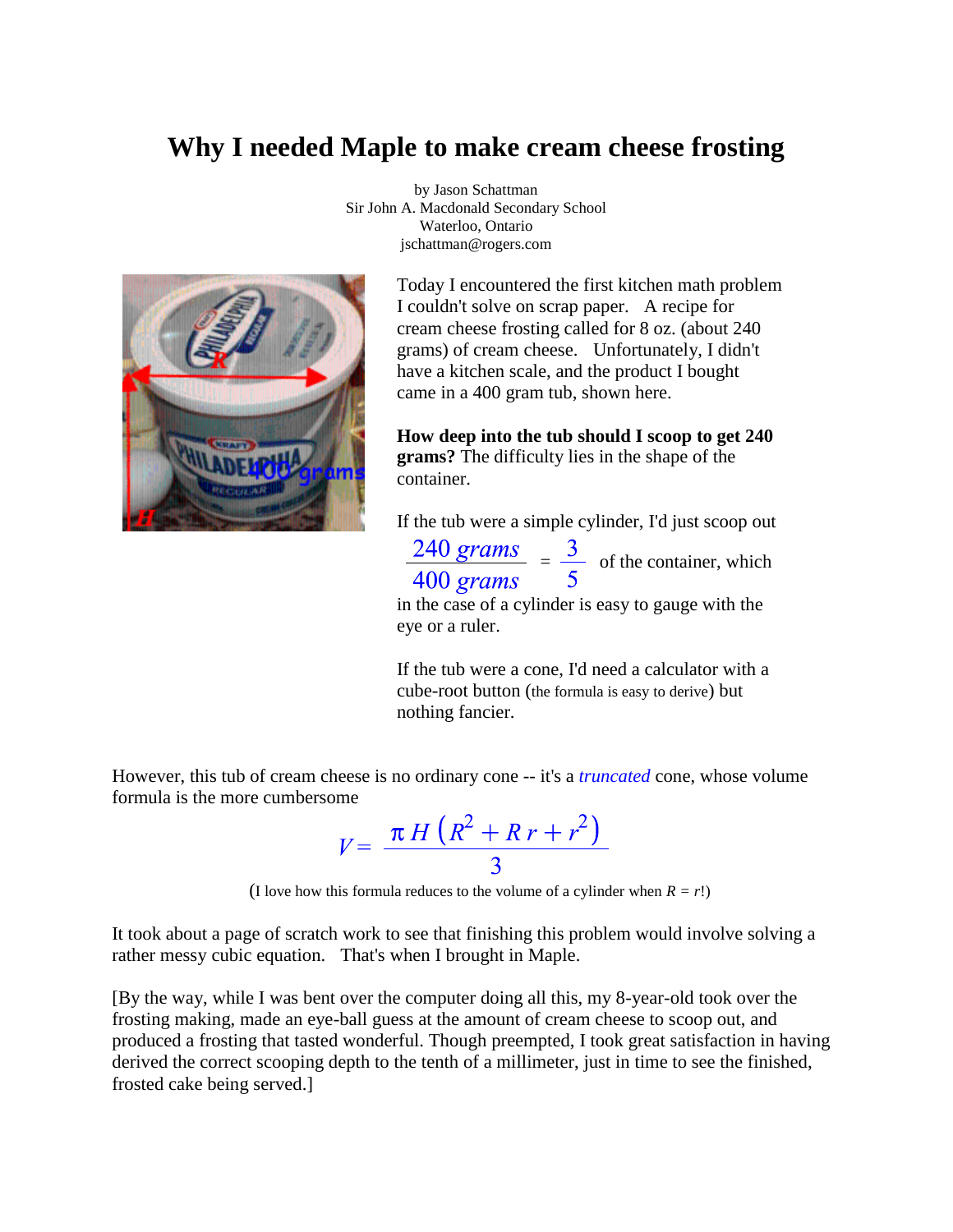## **The approach**



Let  $d =$  the depth of the tub we scoop out. This is the quantity we wish to determine.

Let  $s(d)$  = the radius of the tub at depth *d*.

Let  $f(d)$  = the fraction of the tub's total volume that's removed if we scoop to depth *d,* with *R, r,* and *H* considered constants.

Note that  $f(H) = 1$ .

Let  $f_{req}$  = the fraction of the tub's total volume the recipe requires. In my case,

$$
f_{req} = \frac{240 \text{ grams}}{400 \text{ grams}}
$$

$$
= \frac{3}{5}
$$

To determine *d*, we

- $\Box$  Derive a formula for  $f(d)$  using similar triangles.
- Solve the equation  $f(d) = f_{req}$  for *d* in terms of the constants *R, r, H,* and  $f_{req}$ .

 $\Box$  Measure *R, r, H,* and substitute their values into the solution.

### **Deriving the cubic equation**

The volume of the whole tub is given by the volume formula for truncated cones

$$
VolumeWholeTub = \frac{1}{3} \pi H (R^2 + R r + r^2)
$$

The volume that gets removed if we scoop to depth *d* is given by formula evaluated at  $H = d$  and  $r = s$ .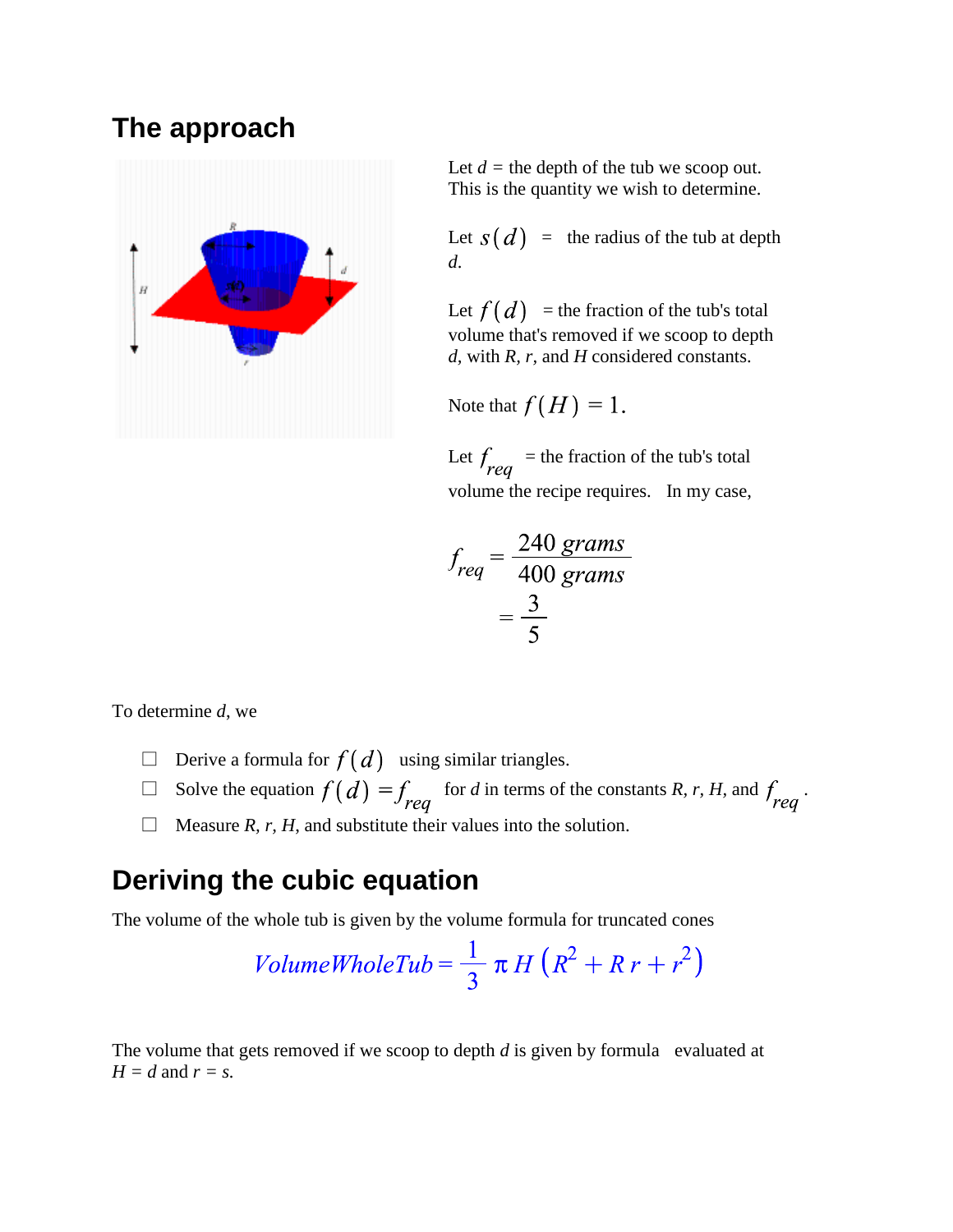$$
ScoopedVolume = \frac{1}{3} \pi d \left( R^2 + R s + s^2 \right)
$$

The fraction of the tub's total volume that's been scooped out as a function of *d* is the ratio of these two formulae. (The bothersome  $\frac{\pi}{3}$  nicely cancels out.)

$$
f(d) = \frac{rhs(2.2))}{rhs(2.1)}
$$
  

$$
f(d) = \frac{d(R^{2} + Rs + s^{2})}{H(R^{2} + R r + r^{2})}
$$

The key then is to express *s* in terms of *d, R, r,* and *H*.



Substituting this expression for *s* into , we get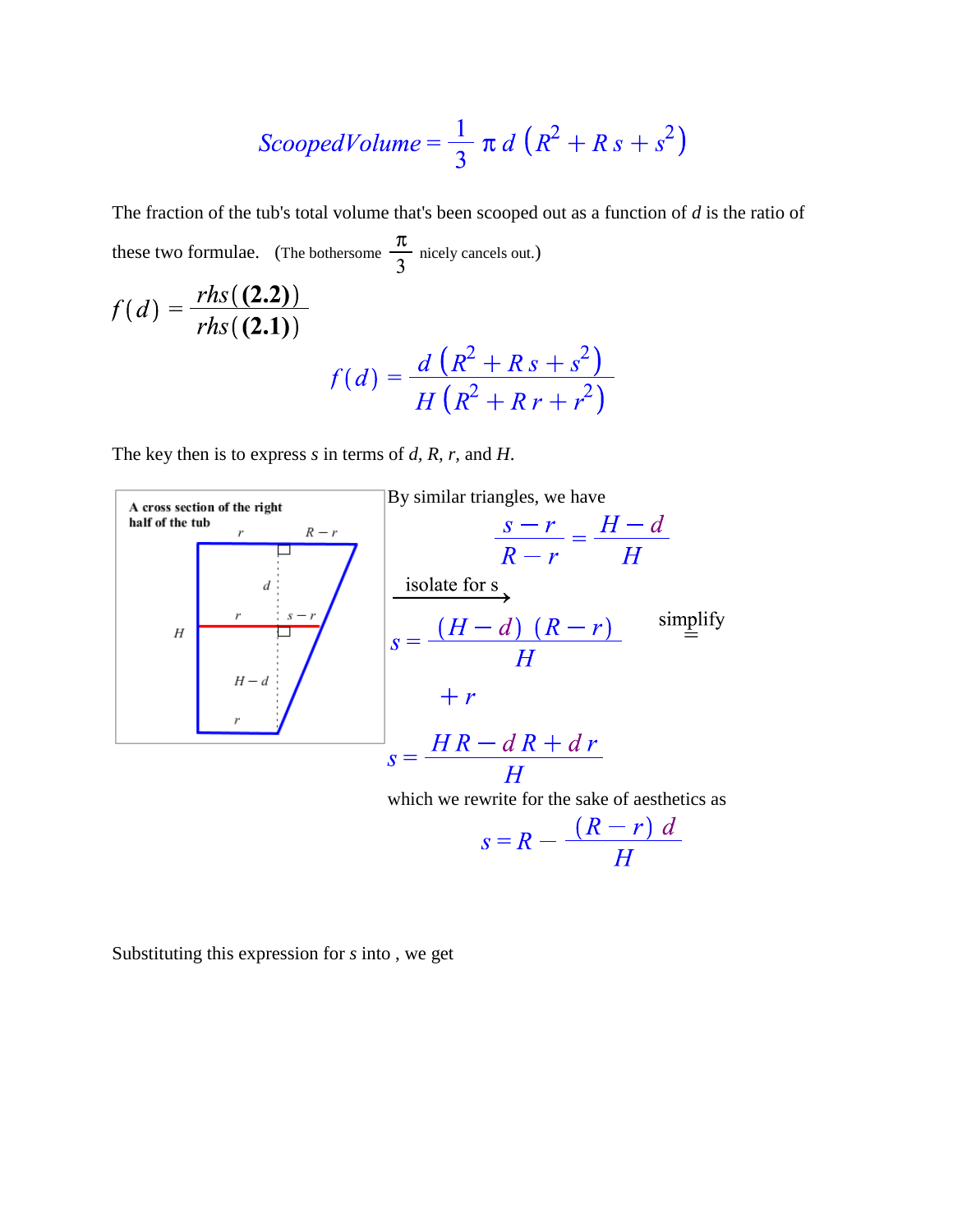$$
f(d) = \frac{1}{H(R^2 + R r + r^2)} \left( d \left( R^2 + R \left( R \frac{R-r}{H} \right) \right) + R \left( R \frac{R-r}{H} \right) \right)
$$

$$
= \frac{(R-r) d}{H} \left( \frac{R}{H} \right)^2 \left( \frac{R-r}{H} \right)^2 \left( \frac{R-r}{H} \right)^2 \left( \frac{R-r}{H} \right)^2 \left( \frac{R-r}{H} \right)^2 \left( \frac{R-r}{H} \right)^2 \left( \frac{R-r}{H} \right)^2 \left( \frac{R-r}{H} \right)^2 \left( \frac{R-r}{H} \right)^2 \left( \frac{R-r}{H} \right)^2 \left( \frac{R-r}{H} \right)^2 \left( \frac{R-r}{H} \right)^2 \left( \frac{R-r}{H} \right)^2 \left( \frac{R-r}{H} \right)^2 \left( \frac{R-r}{H} \right)^2 \left( \frac{R-r}{H} \right)^2 \left( \frac{R-r}{H} \right)^2 \left( \frac{R-r}{H} \right)^2 \left( \frac{R-r}{H} \right)^2 \left( \frac{R-r}{H} \right)^2 \left( \frac{R-r}{H} \right)^2 \left( \frac{R-r}{H} \right)^2 \left( \frac{R-r}{H} \right)^2 \left( \frac{R-r}{H} \right)^2 \left( \frac{R-r}{H} \right)^2 \left( \frac{R-r}{H} \right)^2 \left( \frac{R-r}{H} \right)^2 \left( \frac{R-r}{H} \right)^2 \left( \frac{R-r}{H} \right)^2 \left( \frac{R-r}{H} \right)^2 \left( \frac{R-r}{H} \right)^2 \left( \frac{R-r}{H} \right)^2 \left( \frac{R-r}{H} \right)^2 \left( \frac{R-r}{H} \right)^2 \left( \frac{R-r}{H} \right)^2 \left( \frac{R-r}{H} \right)^2 \left( \frac{R-r}{H} \right)^2 \left( \frac{R-r}{H} \right)^2 \left( \frac{R-r}{H} \right)^2 \left( \frac{R-r}{H} \right)^2 \left( \frac{R-r}{H} \right)^2 \left( \frac{R-r}{H} \right)^2 \left( \frac{R-r}{H} \right)^2 \left( \frac{R-r}{H} \right)^2 \left( \frac{R-r}{H}
$$

which is cubic in *d*. We can see this by expanding and collecting the RHS of w.r.t. *d* 

$$
f(d) = \frac{(R-r)^2 d^3}{H^3 (R^2 + R r + r^2)}
$$

$$
- \frac{3 R (R-r) d^2}{H^2 (R^2 + R r + r^2)}
$$

$$
+ \frac{3 R^2 d}{H (R^2 + R r + r^2)}
$$

I measured my tub of cream cheese with a ruler and got  $R = 4.5$  cm,  $r = 3.0$  cm, and  $H = 8.0$  cm. With these values,  $f(d)$  becomes the following, which is graphed below.

$$
f(d) = 0.0001027960526 d3
$$
  
- 0.007401315789 d<sup>2</sup>  
+ 0.1776315790 d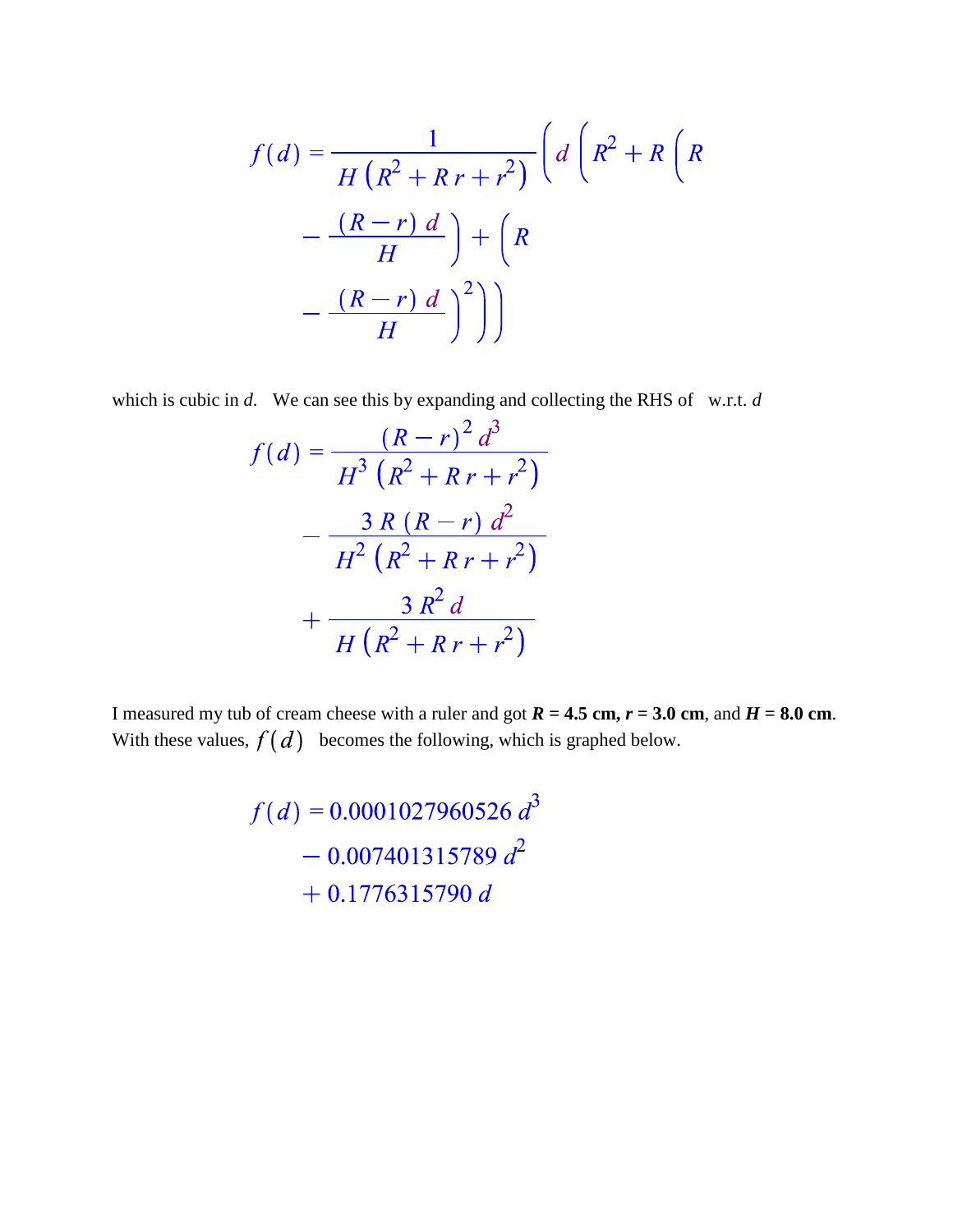

From the graph, we see that **we should scoop 4 cm of cream cheese from the tub when 60% of the tub's volume is needed**, i.e.  $d \approx 4$  cm when  $f_{req} = \frac{3}{5} = 0.6$ 

# **Finding** *d* **analytically**

Let's verify this result analytically.

Since we're not interested in the complex solutions of cubic equation , we'll tell Maple to work within the domain of real numbers using the following command.

with (RealDomain):

Now we solve the following equation for *d* and evaluate the solution using the measurements  $R = 4.5$  cm,  $r = 3$  cm, and  $H = 8$  cm